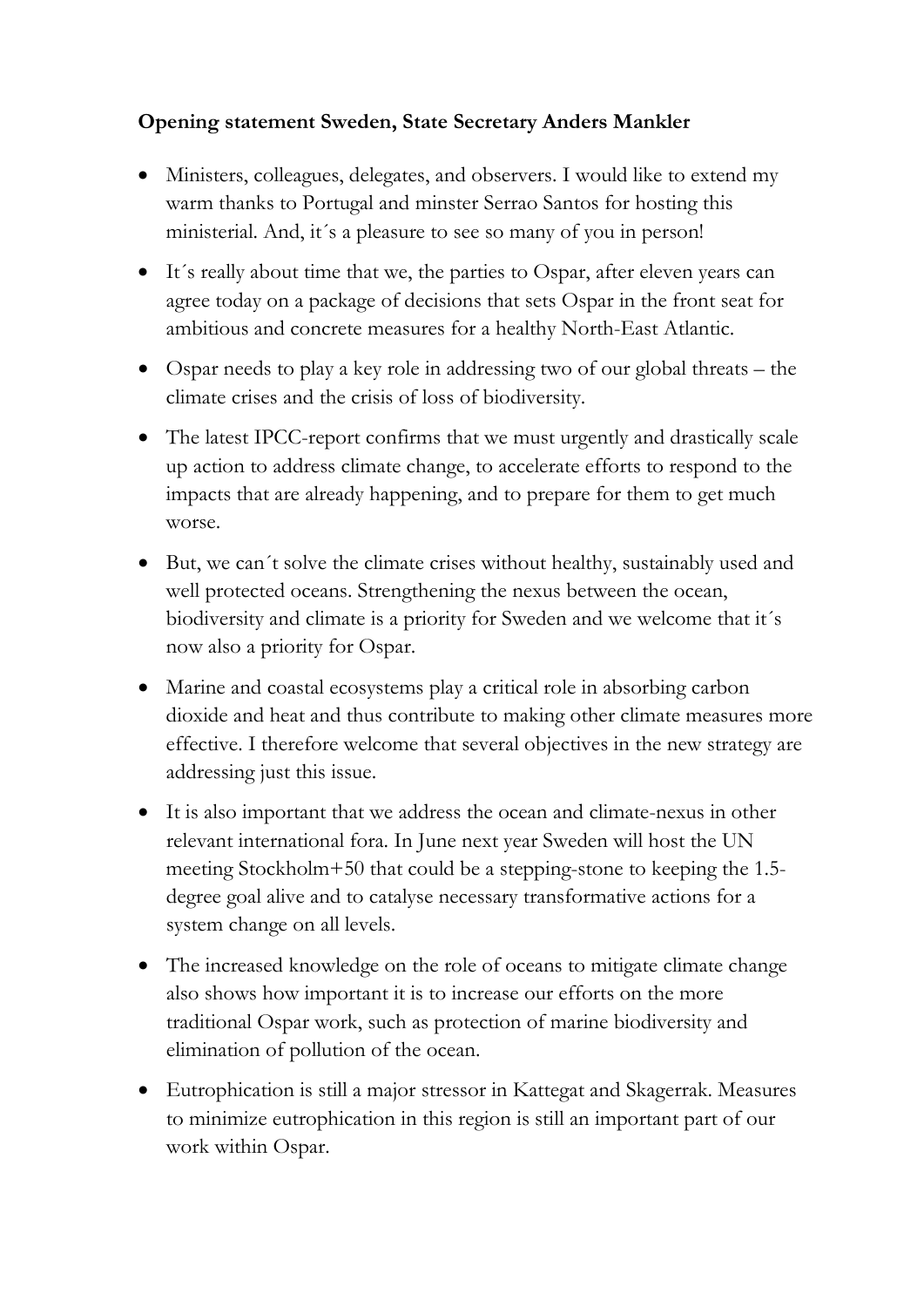- Sweden welcomes that Ospar sets more ambitious objectives to reduce marine litter towards 2030 than the EU, but also that Ospar commits to actively work towards a global agreement on plastics to reduce plastic marine litter and microplastics. We are confident that such an agreement is an effective global response. It is vital that an intergovernmental negotiating committee for this purpose is decided on at UNEA 5:2 during spring 2022.
- We further welcome that Ospar agrees to join the High Ambition Alliance on chemicals and waste.
- These are two excellent and concrete examples of how Ospar contributes to forwarding global actions to tackle key challenges.
- An outcome of this meeting that I suspect will be noticed internationally is the decision of the NACES MPA. The decision shows that the parties to Ospars can compromise and agree also on difficult issues such as marine protection in areas beyond national jurisdiction – this is a major accomplishment.
- We should not stop here. I would like to stress the need for an ambitious global target of at least 30 percent marine protection within the CBD post-2020 framework for biodiversity and Sweden welcomes that Ospar now has set this goal for the Ospar maritime area.
- Ocean governance is complex with several regional and international competent organisations. Ospar has been a frontrunner in intersectoral cooperation, not least within the Collective arrangement. But, Ospar needs to continue to develop its cooperation with others for example with IMO and the Arctic Council.
- So, in conclusion, assuring healthy marine and coastal ecosystems by eliminating pollution, and by protecting and restoring biodiversity, will be vital for making climate measures more effective.
- Looking at the new strategy and the Ministerial declaration we have a lot of important work ahead of us towards 2030.
- I´m therefore glad that the commission meeting could agree on an increased budget for the Ospar secretariat. I know that they do a fantastic work!
- It's also necessary that all parties to Ospar, allocate the resources needed to implement both our common and national measures. The Swedish